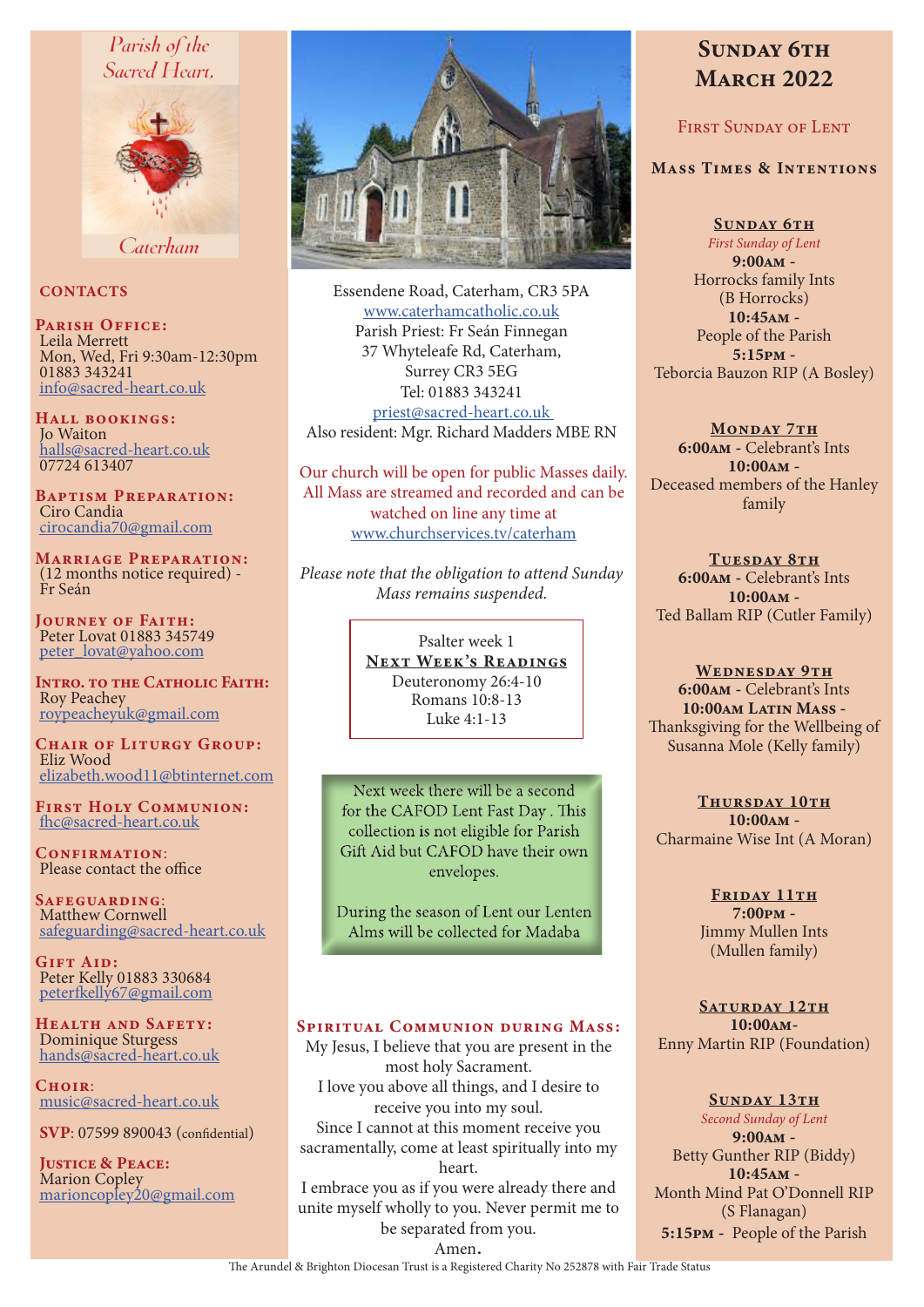Your Prayers are requested for the following people who are ill or housebound: Jimmy Mullen; Eileen, Mel & Rose Lattimore; Bryan Smith; John & Brenda Gilford; Tabitha Harrison; Joe Kelly; Charmaine Wise; Richard Sowa; Val Williams; Emma Newton; Ursula Koh; Fr John Hartley; Maribel Chambers; Patricia Howlett; Reef Albert; Peggy Wheeldon; Liz Leake; Sandra; Holly Osman; Julian Gavin; Emma Cook; Susie; Shirley Clarke; Mary Power, John Lowrie, Pat Boyle, Malcolm Harmes, Sue Ellis; Jean Joakim, Ryan Baker, Theo, Sean Flanagan, Lee, Carla, Betty Creton, Martin Moran, Ann Walker, Jean Cowap, Teresa Trumper, John O'Gorman, Paul, Steve, Zenny Samsico & Pam Jones.

# SVP - Urgent Appeal for Ukrainian Refugees

We have received an urgent request for desperately needed items for babies and young children at the border with Poland. Many of these children are very unwell. The collection, transportation and distribution is being organised by the Polish community.

### These are the items that are needed at the moment: NEW OR NEARLY NEW: Baby grows (labelled 0-3, 3-6 months etc). nappies various sizes, wipes, cardigans, jumpers, hats, shawls, little cot blankets, cot linens, sleeping (grow) bags

The SVP will have a collection box on the way into each Mass this Sunday 6th March. This is a one-day collection only and unfortunately we are unable to accept any items not on the above list. Any queries please telephone Biddy (01883 345749) With over a million people fleeing the war in Ukraine, this is just a drop in the ocean, but as we know, there are many, many drops going into that ocean at the moment! As always, thank you for your support.

# CAFOD - Ukraine Appeal

CAFOD is raising much-needed funds for Ukraine and has joined an appeal launched by the UK Disasters Emergency Committee to help hundreds of thousands of people fleeing conflict in the country.

Life for the people of Ukraine has changed completely with homes, schools, and hospitals destroyed.

Ukraine is the second largest country in Europe. The United Nations estimate that more than a million people have fled their homes so far - leaving behind jobs, belongings and loved ones. They desperately need shelter, food, and water. Donations to CAFOD will help local experts in Ukraine to provide:

- o food
- o water
- o healthcare

 $\frac{1}{8}$ 

o shelter and clothing

You can donate to CAFOD's Ukraine Humanitarian Appeal here: https://cafod.org.uk/donations/picker?defaultuniversaltype=single&\_Appeal=123770

# **MADARA**

Please remember that the Lenten Alms collected each week in the basket at the back of the church will finance much needed boxes of food. These will be distributed at Easter to needy families in St John the Baptist parish in Madaba, Jordan. At Christmas your generosity provided about 200 food boxes. We expect the same number to be requested at Easter.

# DISPLAY OF PAINTINGS ON 6 MARCH

There will be a display of paintings in the Centenary Hall after the 9.00 and 10.45 Masses by Peter Dixon a local artist, whose family have very kindly donated his pictures to COAT to raise funds for their projects.



Peter's pictures are mainly depicted in watercolours and pen & ink. He has long been fascinated by architecture and was as likely to have found inspiration in a Surrey village, an English marina or a hilltop village in Tuscany. Pictures include lively street scenes and boats resting tranquilly in the mud at low tide. The pictures are not priced, but donations will be gratefully accepted.

Tea and coffee will also be served, so please come along and enjoy a cuppa while you browse through the paintings.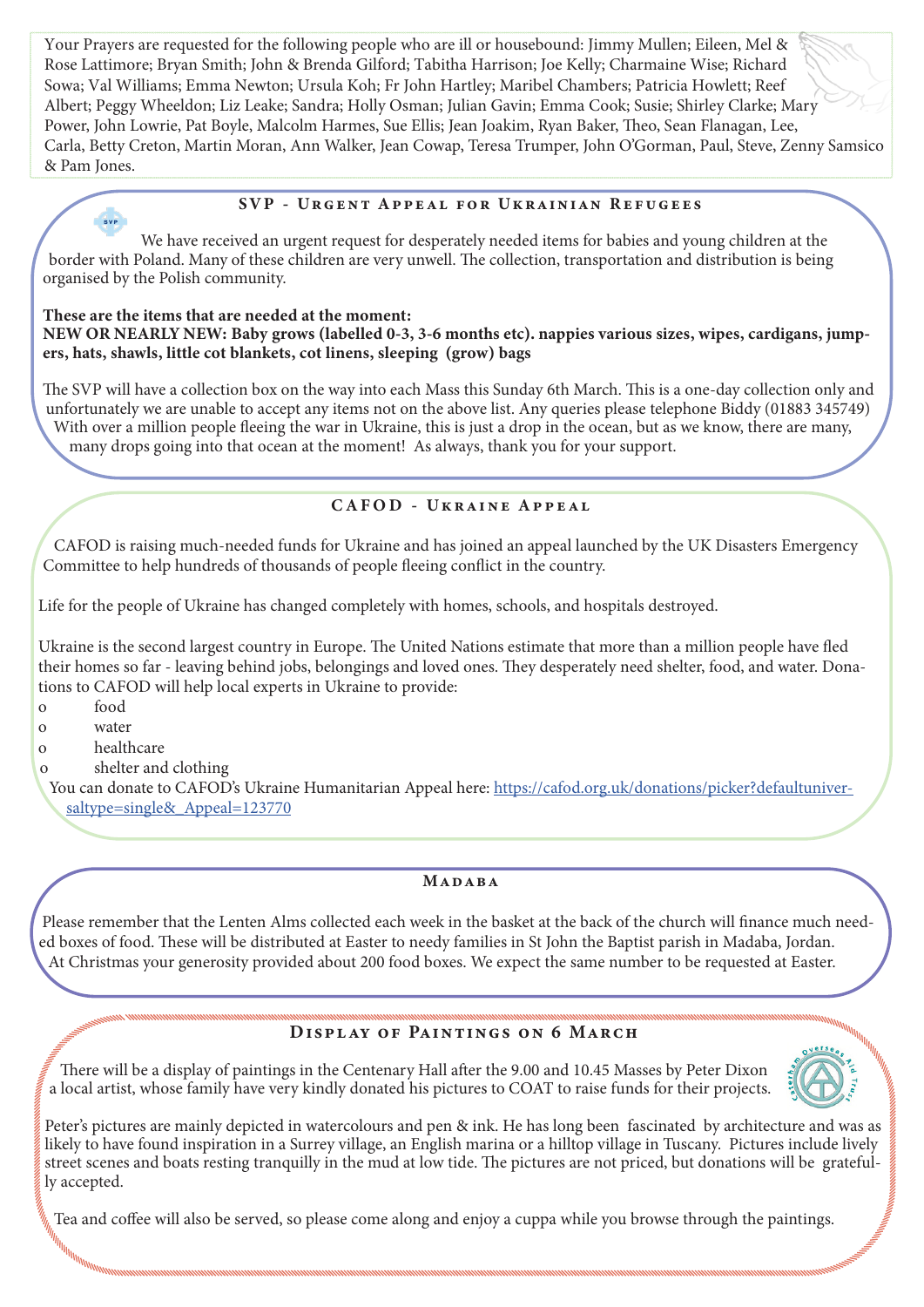#### LENT GROUPS

There are 3 Lent discussion groups. A very Good way to meet people and to share and grow your faith. Everyone is welcome whether you come for one or all the meetings.

7.30pm Wednesday with Peter Lovat in the Bar Lounge 9.30am Friday with Eliz Wood in St Thomas Hall

TBC With Anneliese Moran

#### STATIONS OF THE CROSS

The Stations of the Cross will be led by the SVP this week at 11.15 on Friday. LENT LUNCHES will be in the Centenary Hall at 12.00. Everyone is welcome. Please bring a friend. The lunches will be by donation to cover costs and surplus donations will go to an SVP charity.

#### JOURNEY OF FAITH

We are now meeting both face-to-face and on Zoom. Come to us in the Bar Lounge - or, of course, on Zoom - and join us for a Lenten discussion inspired by St-Winefride. If you wish, we may have time for some very quick thoughts about the Sunday readings. Topic: Journey of Faith Time: Wednesday March 9th, 2022, 8:00 - 9.30 p.m. Join Zoom Meeting: https://us02web.zoom.us/j/6986253866 Meeting ID: 698 625 3866

All welcome!

#### 6am Morning Mass during Lent

During Lent there will be Mass at 6am here on Mondays, Tuesdays and Wednesdays. Mass will be held at 6am at St Mary's Church in Coulsdon on Thursdays and Fridays. This will start on 7th March.

# $\overline{\text{svp}}$

# SVP KNITTING CLUB

We are delighted that the St Vincent de Paul Society Knitting Club will be meeting in the St Thomas's Hall on Monday 21st March from 2pm to 4pm. We warmly invite our knitters to join us again and welcome new members to knit for charity. There are a number of projects to choose from to accommodate knitters of all levels, such as hats and scarves, squares for blankets, gloves, baby and children's pullovers and cardigans, etc. We have knitting patterns, knitting needles and wool but always welcome donations. Come along and share your skills, knitting for a good cause as well as enjoying a sociable afternoon with a cup of tea and some homemade cake. If you are unable to join us but would like to knit from home, please get in touch as we have a number of knitters who support us in this manner. For any queries, please contact Sandy Baron on

07984666591.

#### DOUBLE C CLUB

The last of the mega draws will be made after the 9 am Mass on Sunday 6th March, so if you are interested in how the draw is made, who makes the draw and how you can join the Double C'Club, come along for a coffee after the Mass.

We are looking for new members to join this fund raising club. All money, except for the 3 prizes drawn each month, goes to the parish. For less than a cup of coffee per month from Marks or Costa you could be helping your parish. Please come along on Sunday to join or if you would like to chat about joining. Alternatively, you can ring me on 01883 346399, I will be happy to discuss the details. Sue

# Parish Shop

There are prayerful and interesting books and activities for children and adults to help celebrate Lent. There are also cards and gifts for Mothers Day and St Patrick. The card machine is waiting to be used!